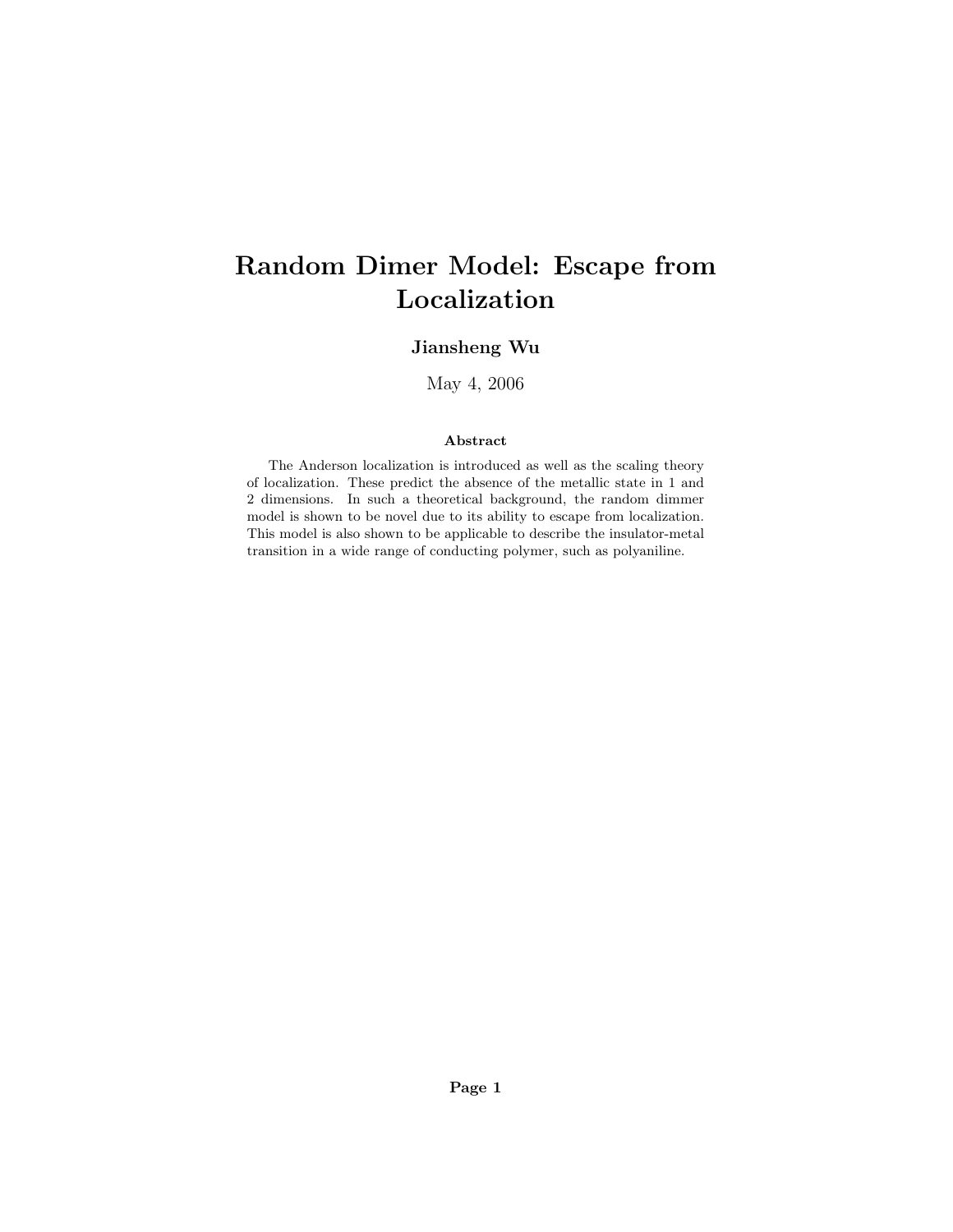### 1 Introduction

Most of the Modern devices are build upon the property of a small particle: electron. The electrons in devices have two basic types of states, moving around the device or staying in a certain point or region. This makes the metal-insulator transition(MIT) an important issue in condensed matter physics. Experimentally, to characterize the difference of these two states, we can measure the DC conductivity  $\sigma(0)$ . For metallic state, we have  $\sigma(0) \neq 0$ , for insulator state,  $\sigma(0) = 0$ . Theoretically, we view the metal as a extended state which means that the charge carriers can move around from one side of the sample to the other side. While we call the insulator state localized state which means the charge carrier can only move inside a small region of a sample and cannot move from one side to the other side.

There are mainly three kind of insulators, so called the band insulator, Mott insulator and Anderson insulator. Also there respectively have three kind of MIT. These different insulating state arise from different mechanisms. For band insulator, due to the periodic lattice potential, the energy of the electrons form different energy bands between which there exist band gaps. The electrons cannot move freely in the fully filled band due to the Pauli exclusive principle. For Mott insulator, the strong Coulomb interaction make the moving of the electron ( or other boson such as Cooper pairs) cast a large energy, so called the Mott gap. This energetic unfavorable motion is forbidden if the gap is much large the kinetic energy of the charge carrier, which is the insulating state. For the Anderson insulator, the insulating state is mainly from the incoherence scattering from the random static potential, which makes a destructive interference of the propagating wave, thus make the forward motion of charge carrier impossible. My essay mainly focus on the Anderson insulator state, or Anderson localization and the defiant of Anderson localization, one of which is the random dimer model.

This essay is organized as following, in section (II) the Anderson localization is introduced based on a 1 dimensional site-disordered model. In section (III) The scaling theory of localization is shown to predict the absence of metal phase in 1 or 2 dimension disordered system. After all this theoretical background introduction, the random dimer model is presented in section (IV). In section (V), a possible experimental system showing the behavior of random dimer model is introduced.

# 2 Anderson localization: A site-disordered model based on perturbation theory

In 1958,Anderson give rise the first localization model[2],so-called the site-disordered model. The model is shown as the figure(1) The electron (or spin) on the site  $n$ has energy  $E_n$ . The energy is has a random distribution  $P(E)$  which has a width W (2nd order moment). The hoping matrix element is  $V_{ik}(r_{ik})$ , which transfer a electron on one site to the other (we assume it is not a random variable here).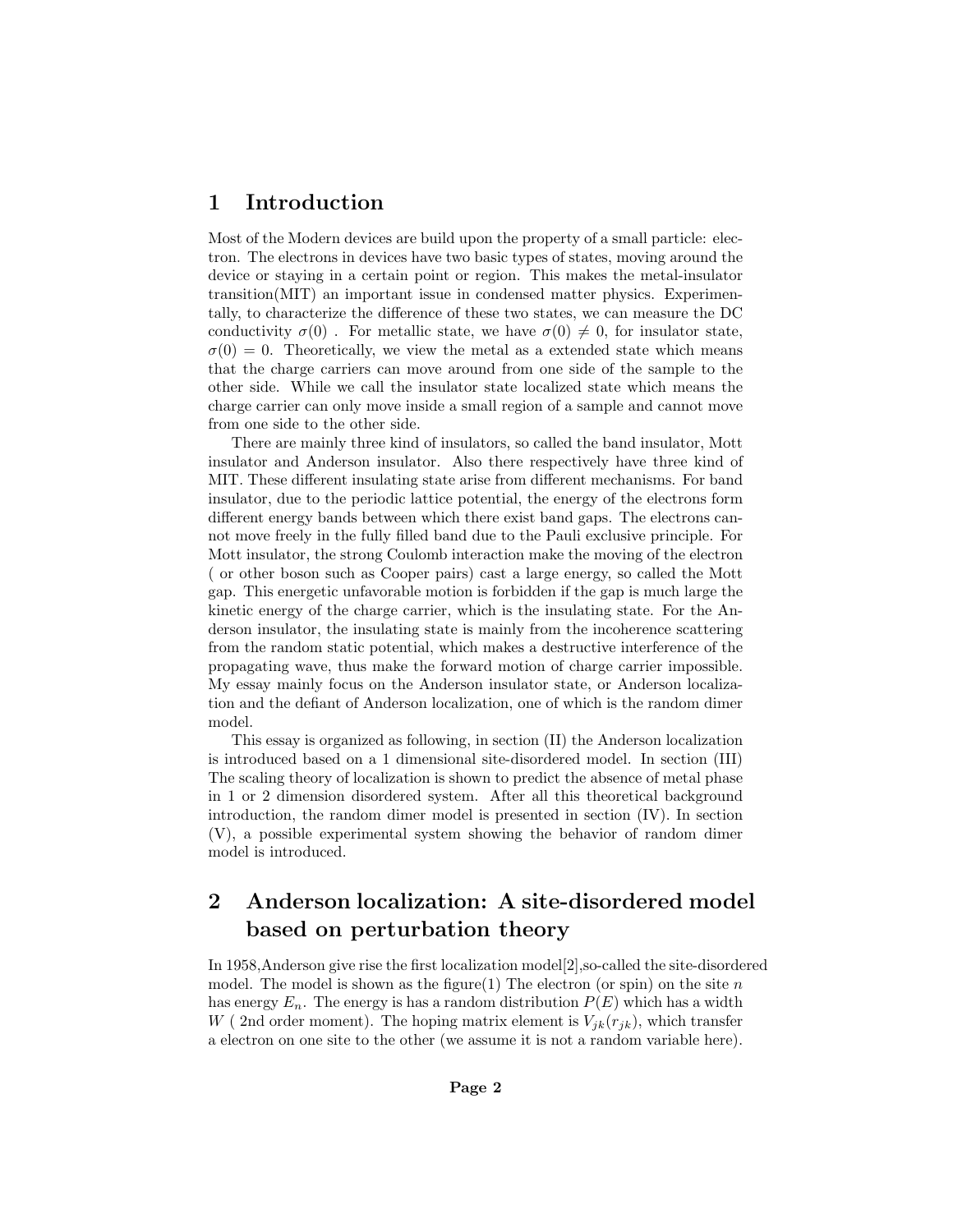

Figure 1: The site-disordered model

The Hamiltonian is,

$$
H = \sum_{n} E_n c_n^+ c_n + \sum_{m,n} V_{m,n} c_m^+ c_n + c.c.
$$
 (1)

where  $c_n^{\pm}$  is the creating and anihilating operators of electron on site n. The Hamiltonian consists of on site potential energy and the hoping term. Here, we only consider the motion of a single electron on this chain. If we set the wavefunction as,

$$
\Phi(t) = \sum_{n} a_n(t) c_n^+ \left| \text{vacuum} \right\rangle \tag{2}
$$

We will get the equation of motion as,

$$
i\frac{da_j}{dt} = E_j a_j + \sum_{k \neq j} V_{jk} a_k \tag{3}
$$

After a Laplace transformation  $f_j(s) = \int_0^\infty e^{-st} a_j(t) dt$  and setting the initial condition as  $a_0(0) = 1, a_{j\neq0}(0) = 0$ , we have the following equation of motion,

$$
i[sf_j(s) - a_j(0)] = E_j f_j + \sum_{k \neq j} V_{jk} f_k(s)
$$
  

$$
f_j(s) = \frac{i\delta_{0j}}{is - E_j} + \sum_{k \neq j} \frac{1}{is - E_j} V_{jk} f_k(s)
$$
 (4)

This equation can be solved by iteration, which reads,

$$
f_0(s) = \frac{1}{s + iE_0 - iV_c(0)} = \frac{1}{s + Im[V_c(0)] + i(E_0 - ReV_c(0))}
$$
(5)

#### Page 3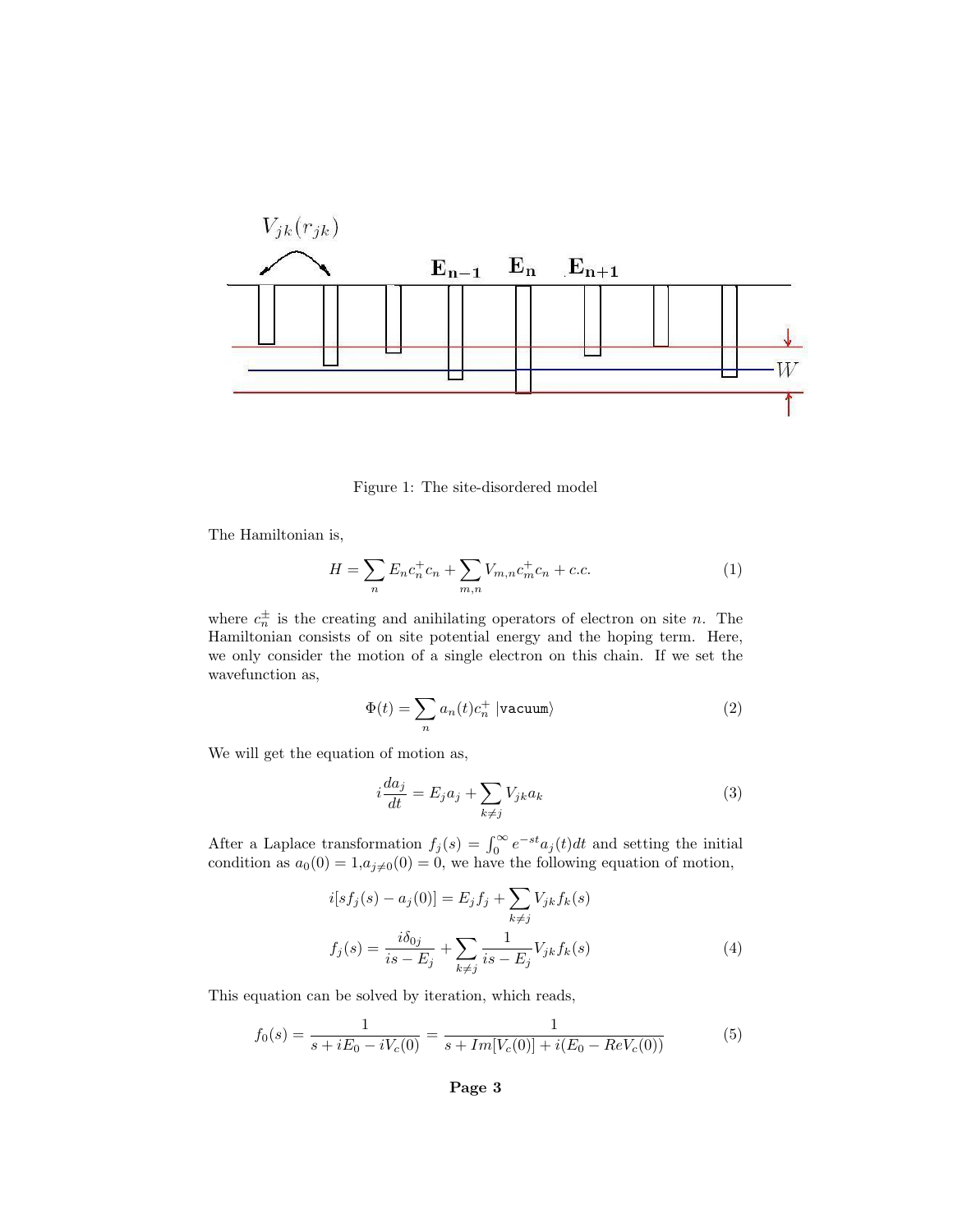$$
V_c(0) = \sum_{k} \frac{V_{0k}^2}{is - E_k} + \sum_{k,i} \frac{V_{0k} V_{kl} V_{l0}}{(is - E_k)(is - E_l)} + \cdots
$$
 (6)

For simplify, we can assume  $V_{k\neq j\pm 1} = 0$  and  $V_{j\pm 1,j} = V$ , that is the on-site disorder tight-binding model.

To tell whether the system is in a localized state (insulating state) or extended state (metallic state), we need a quantity. The most natural way is the conductivity (or conductance which will be used on next section ). But since we are solving the wavefunction, a quantity directly related to the wavefunction will be more convenience. This quantity is so-call return probability. It is defined as the probability to find the electron on the initial original site 0. If we can find the electron on the original site with a probability one, that means it is a localized state, i.e. the system is a insulator. If this probability is zero, which means the electron has gone away, thus we have a extended state or metallic state. We have two limit cases, one is  $W = 0$  which means the on site potential is fixed constant. We know this situation correspond to the Bloch wave which is a extended state. Another limit case is  $V = 0$  which means no hoping from site to site, that is the localized state. This two cases can be characterized by a quantity  $\frac{W}{V}$  of which is 0 and  $\infty$  respectively. And between these two limit cases, we should have a transition which is the so called Anderson transition at a critical value  $(\frac{W}{V})_c$ .

The return probability is determined by  $|a(t \to \infty)|^2$  thus by  $f_0(s)$ . And the property of  $f_0(s)$  is determined by the crucial quantity  $V_c(0)$ . You can see from equation(5), the physical meaning is that a state with a perturbation energy  $(E_0 - ReV_c(0))$  will decay at a rate of  $e^{-Im[V_c(0)]t}$ . Thus, if  $Im[V_c(0)] \neq 0$ , the life time for this state is  $1/Im[V_c(0)]$ , which means that it will die out and cannot go back to the original site. That is the extended state. On the other hand, if  $Im[V_c(0)] = 0$ , this state doesn't decay. Then the electron always have enough time to can go back to its original site although it has a finite amplitude  $a_0(t \to \infty)$  smaller than one due to spread to the neighbor site. It is the localized state.

In his paper, Anderson used the perturbation theory order by order and discuss the convergence of the series. Because the energy  $E_i$  is a random variable, the calculation becomes more complicated, the result is the quantity of  $V_c(s)$ with probability distribution. The conclusion is just as what we have said, there is a region in which  $Im[V_c(0)] \rightarrow 0$  as  $Re[s] \rightarrow 0$  with a probability one. That is the localized state.

#### 3 Scaling theory of localization

In the above section,we have introduced a simplified on-site disorder model based on perturbation theory. This model give rise the conclusion that disorder can induced localized state. In this section, we will use a more powerful tools, renormalization group to get some more general knowledge about the localization. That is the so called scaling theory of localization[4].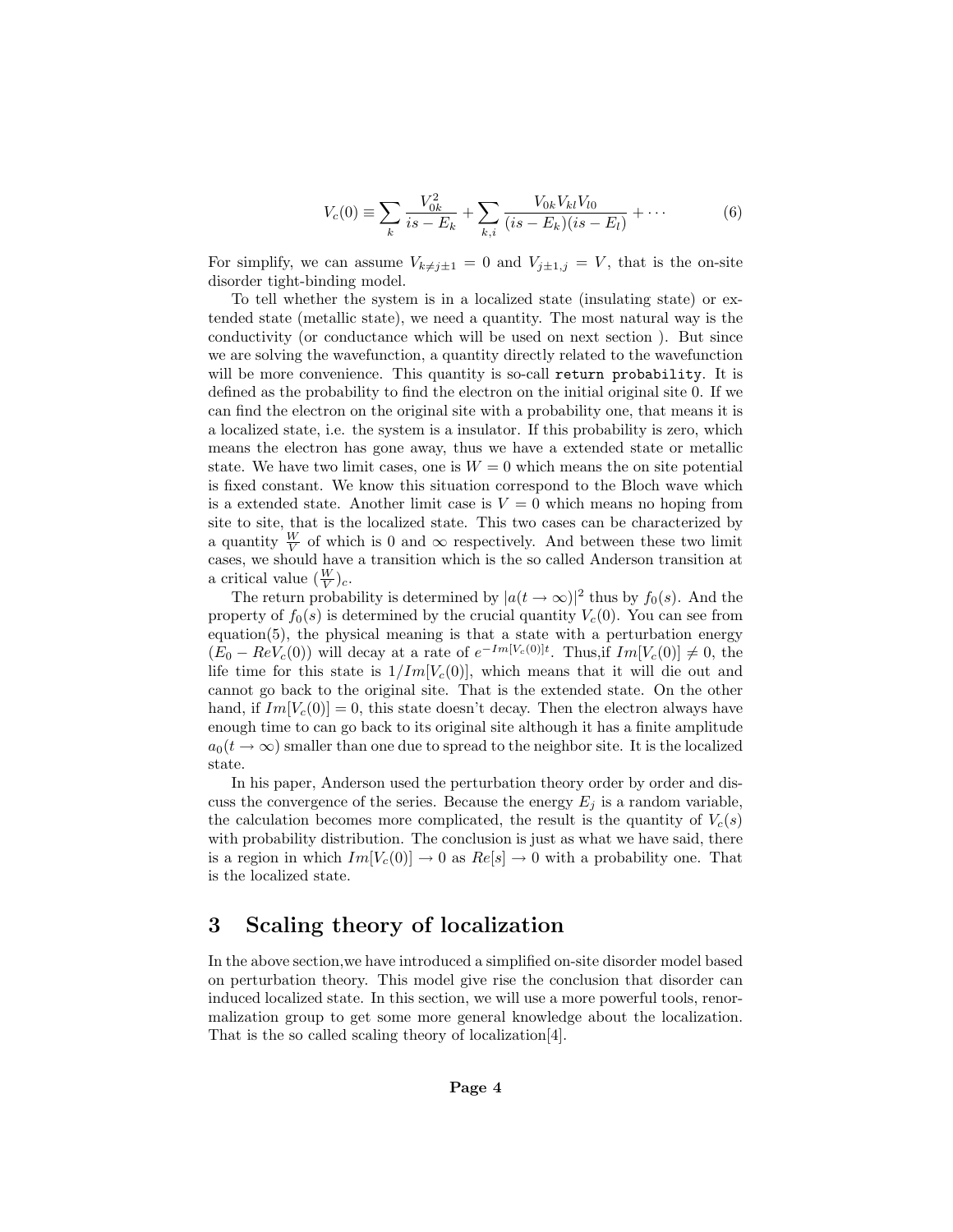This theory based on one character quantity, dimensionless conductance (NOT conductivity), defined as,

$$
g(L) = \frac{2\hbar}{e^2}G(L) \tag{7}
$$

Where  $L$  is the system size. Our purpose is to see how the dimensionless conductance varies with the system size L. If  $L \to \infty$ ,  $g(L)$  divergent, then we have extended state. On the contrary, if  $g(L)$  monotonically tend to zero, then it is localized state. The behavior of the conductance  $g(L)$  is determined by a function  $\beta(g(L)) = \frac{d \ln(g(L))}{d \ln(L)}$  as we always define in renormalization group theory. If  $\beta$  is positive, we have divergent  $g(L)$  as  $L \to \infty$ , thus extended state. If  $\beta$  is negative, we have zero  $g(L)$  thus the localized state.

The basic idea is assuming that  $\beta(g(L))$  is a monotonic increasing function (The first assumption). Then for the large and small  $g(L)$ , the author argue the asympotitics of  $\beta(g(L))$  from general physical consideration.

For large  $g(L)$ , the macroscopic transport theory work well. The conductance depends on the following variables,

$$
\frac{2\hbar}{e^2}G(L) = \frac{\Delta E(L)}{dE(L)/dN}
$$
\n(8)

 $\Delta E(L)$  is the geometric mean of flucutuation in energy level (not exactly but accuarate enough here),  $dE(L)/dN$  is the mean spacing of the energy levels. Supposing that we have a constant density of charge carrior  $n_e$ ,  $dE(L)/dN =$  $(n_e L^d)^{-1}$ .  $\Delta E = \frac{\hbar}{\tau}$  where  $\tau$  is the mean free time. If assuming that the pure system ( without disorder ) can be described by the Fermi liquid theory (The second assumption),  $\tau = (\frac{L}{2})^2/D_0$  where  $D_0$  is the diffusion constant. So the dimensionless conductance behavior as,

$$
G(L) = \frac{g(L)}{2\hbar/e^2} = \sigma L^{d-2}
$$
\n(9)

so that,

$$
lim_{g \to \infty} \beta_d(g) = d - 2 \tag{10}
$$

For small  $q(L)$ , exponential localization is expected, so,

$$
g = g_a e^{-\alpha L} \tag{11}
$$

Hence,

$$
\lim_{g \to 0} \beta_d(g) = -\alpha = \ln[g/g_a(d)] \tag{12}
$$

Combining the above the asymptotic behavior, we have,

$$
\frac{dg}{d\ln L} = g(d - 2 - \alpha/g) \tag{13}
$$

$$
\frac{d\ln g}{d\ln L} = (d - 2 + \ldots) \tag{14}
$$

Page 5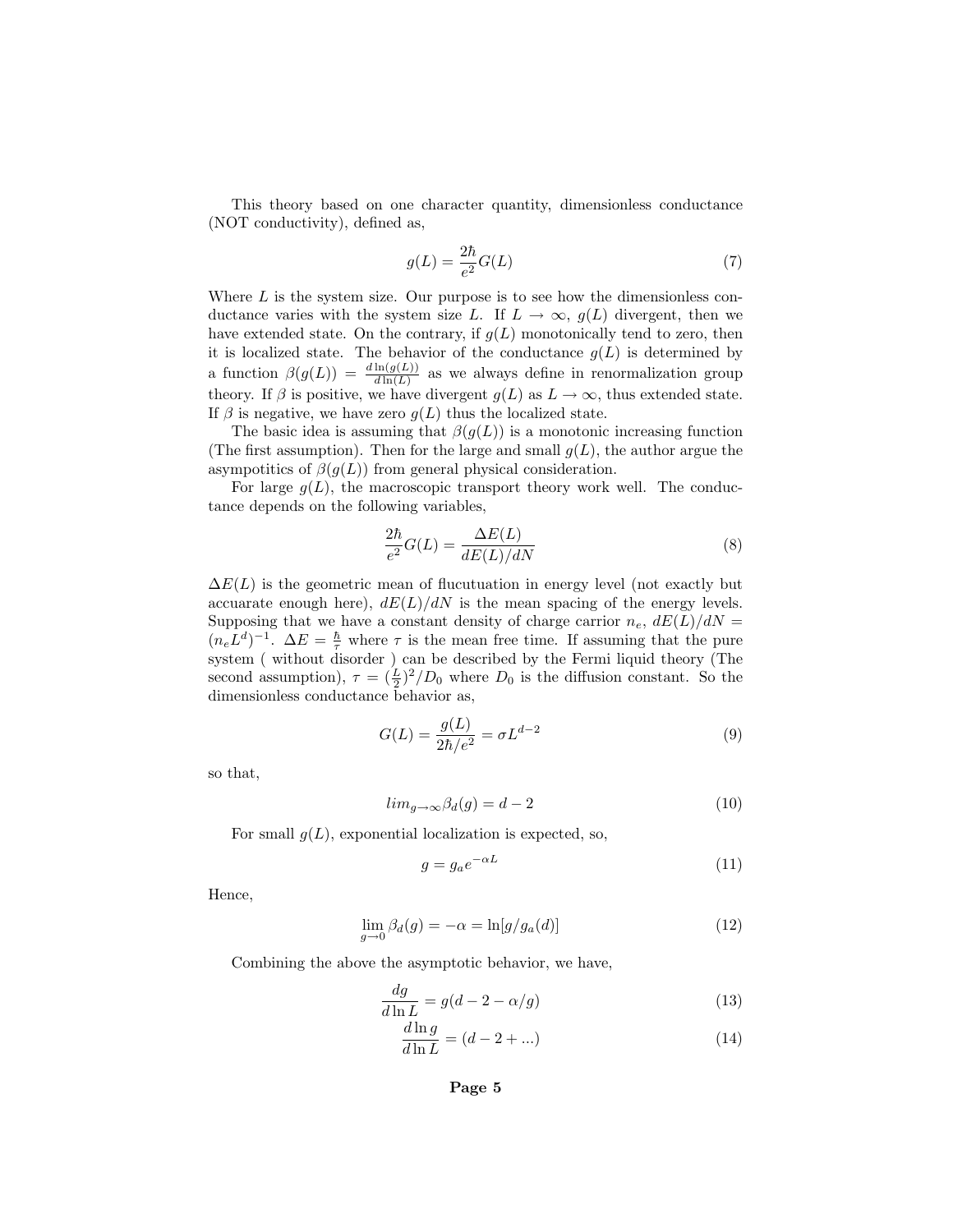

Figure 2: Plot of  $\beta(g)$  vs ln g for  $d > 2$ ,  $d = 2$ ,  $d < 2$ . From [4]

A schematic curve for  $d \ln g / d \ln L$  vs  $\ln g$  is shown in figure(2). We can see for  $d \leq 2$ , we always have negative  $\beta(g)$ , so the conductance  $g(L)$  will always decay to zero. This implies the absence of metallic state in  $d \leq 2$  dimensions.

For  $d > 3$  dimension, there exist a critical value  $g_c$  such that  $\beta(g_c) = 0$ . By linearizing the  $\beta(g)$  function around  $g_c$ , another result from scaling theory is that near the critical point on the extended state side (more specifically, the mobility edge), the conductivity is,

$$
\sigma = A \frac{e^2}{\hbar} \frac{g_c}{L_0^{d-2}} |\epsilon|^{(d-2)/s} \tag{15}
$$

where A  $L_0$  are constant,  $g_c$  is the critical point of g and  $|\epsilon|$  is the distance to the mobility edge.  $s = 1/\nu$  and  $\nu$  is the exponent of the localization length. The exponent  $(d-2)\nu$  is the conductivity exponent which can be measured from experiments.

### 4 Escape from localization: random dimer model

In the above section a strong conclusion is draw that for  $d \leq 2$ , the metallic state behavior is absence and the conductivity behavior as a power law on the mobility sides. This agrees with some experimental result such as conductivity exponent results. But it is also contradict to some experiments which show the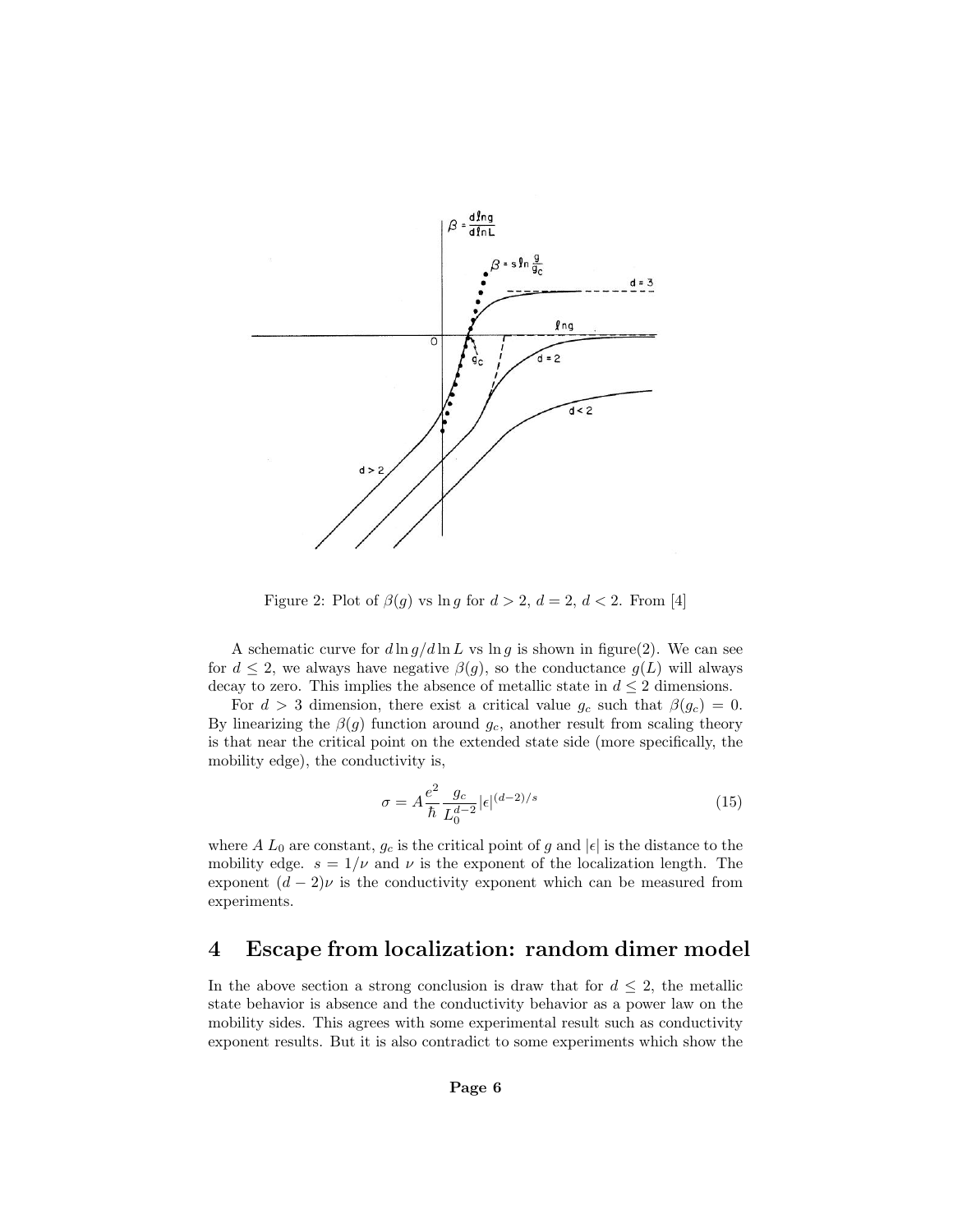existence of metallic state in  $d \leq 2$  in disordered system. So physicist need to explain why.

According the Anderson localization theory based on perturbation theory, the localization appear only at some circumstance such a fitable value of  $W/V$ , or density. If you get out of these parameter region, we can escape from localization. But the point is for the scaling theory, there always is absence of metallic state no matter the parameter values. So we need a circumstance for the scaling theory to fail. As we have mention, the scaling theory based on two assumptions, one is that  $\beta(q)$  is a monotonically increasing function. The second one is for pure system, it can be described by a Fermi liquid[1]. So we can have a possible way to escape from localization. That is the pure system is in the superconductivity state. Although the electron will be localized by disorder, if they form Cooper pairs, they can escaper from localization. But in this section, we focus on another possibility to escape from the localization, that is the quantum dimmer model.

For the on site disorder model of Anderson, one always assume that the site energy or the matrix elements are statistically independent. That is  $E_n$  is statistically independent to  $E_{n\pm 1}$  and other site energy. But in a real system, the site energy and matrix elements are always statistically dependent. We consider a modified on-site disorder tight-binding model. For simplify, the site energy are assumed to have only two value  $E_a$  and  $E_b$  with probability q and  $1 - q$ . The equation of motion becomes,

$$
i\frac{da_n}{dt} = E_n a_n + V(a_{n+1} + a_{n-1})
$$
\n(16)

The initial condition is set to  $a_m(0) = \delta_{m,0}$  and choosing the most disorder case  $q = \frac{1}{2}$ . And from the site amplitude  $a_n(t)$ , the mean square displacement can be calculated to see whether it is a extended state or a localized state.

$$
\bar{m}^2 = \sum_m |a_m(t)|^2
$$
 (17)

For different  $(E_a - E_b)/V$ , the  $\frac{\overline{m^2}}{(Vt)^{3/2}}$  versus t are shown in figure(3)

We can see for  $\frac{(E_a - E_b)}{V} < 2$ , the mean square displacement divergent with time, thus the extended state.  $\frac{(E_a - E_b)}{V} \geq 2$ , the mean square displacement is decay to zero, thus the localized state.

To understand this, let us have look at the scattering process first. Assuming the random dimer is on the site 0, 1 and assuming the following site amplitude,

$$
a_n = \begin{cases} e^{ikn} + Re^{-ikn} & (n \le -1) \\ Te^{ikn} & (n \ge 1) \end{cases}
$$
  

$$
a_0 = 1 + R = T \left( E_- e^{-ik} + V \right) / V \tag{18}
$$

$$
E_{-} = E_a - E_b \tag{19}
$$

Then the refection probability is,

$$
|R|^2 = \frac{(W + \cos k)^2}{(W + \cos k)^2 + \sin^2 k} \text{ where } W \equiv \frac{E_-}{2V}
$$
 (20)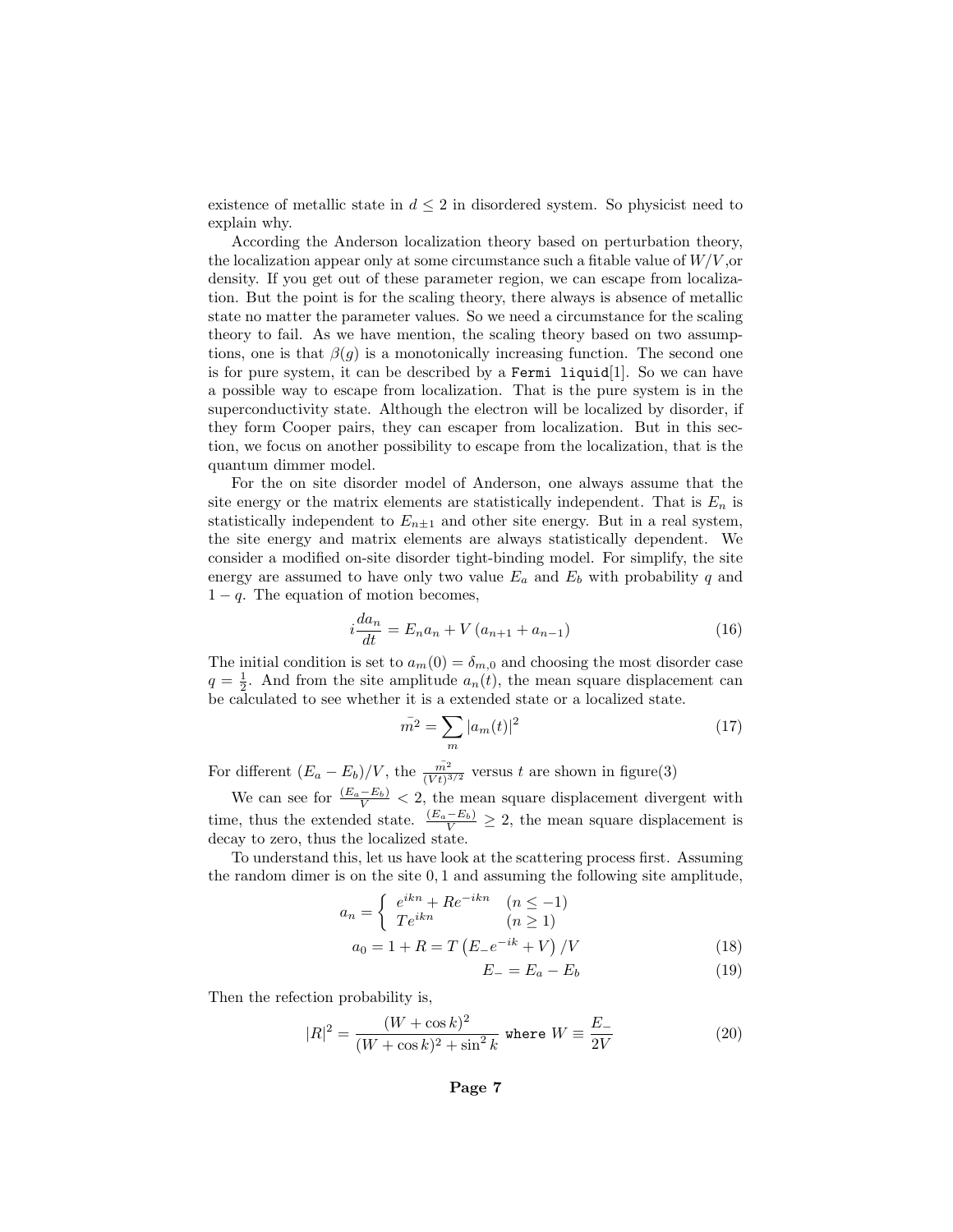

Figure 3: The mean square displacement divided by  $(Vt)^{3/2}$  for different disorder (a)  $\frac{(E_a - E_b)}{V} = 1$  (superdiffusion) (b)  $\frac{(E_a - E_b)}{V} = 2$  (diffusion) (c)  $\frac{(E_a - E_b)}{V} =$ 3 (localized) From[5]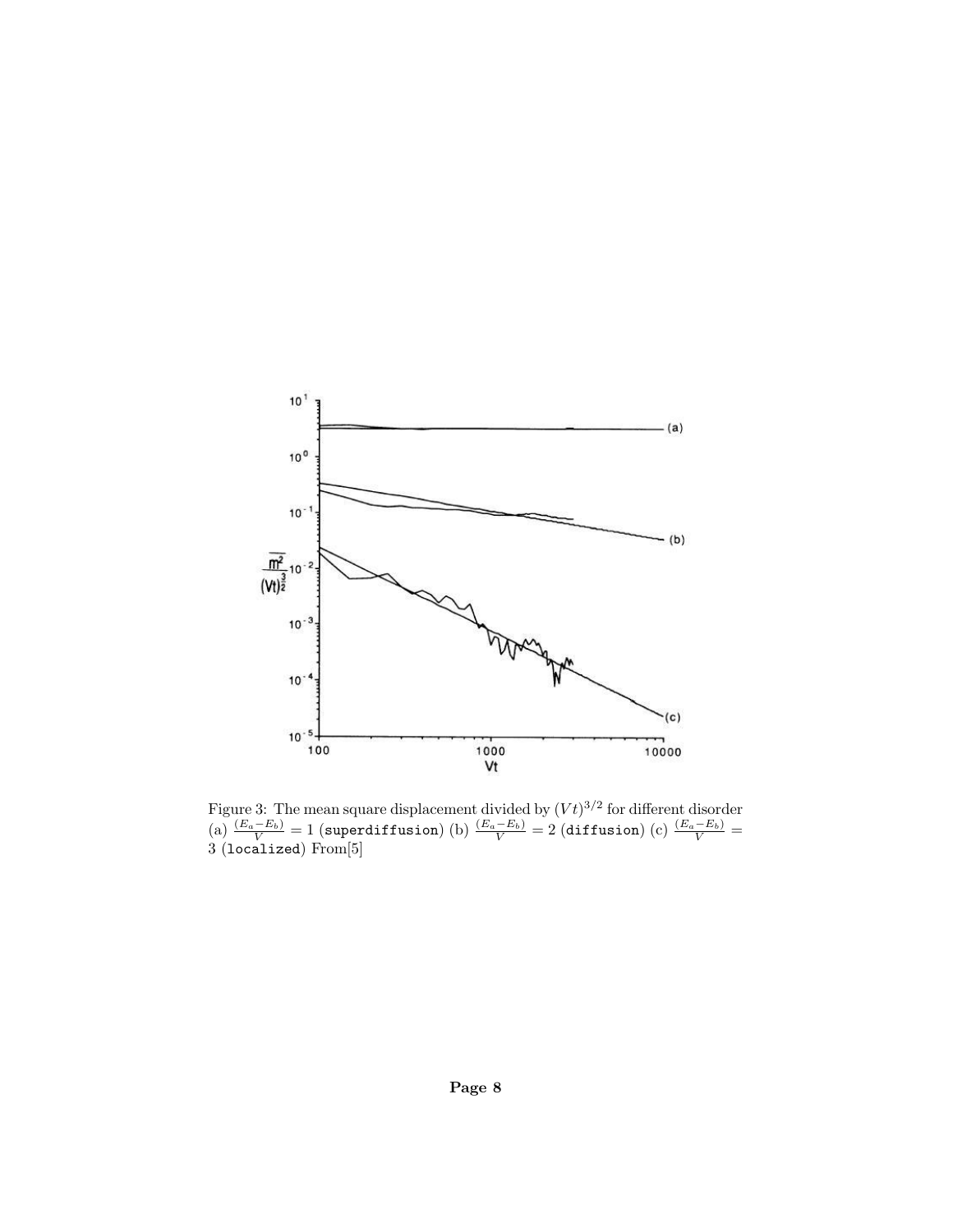We can see if  $W = -\cos k$ ,  $R = 0$  which mean a perfect transmitted electronic state at  $k_o = \cos^{-1} W$ . This is possible when  $W \in [-1,1]$ . In fact, it is a kind of resonance effect that the refection from the second site of the dimer is completely out of phase with one from the first site.

From this scattering process, we can see at  $k_o = \cos^{-1} W$  electron can propagate through any dimer with a perfect transmission. Now we need to consider the disordered chain case. The transport across the chain can be described by the product of transfer matrixes,

$$
T_a^{n_1} T_b^{2n_2} T_a^{n_3} T_b^{2n_4} \cdots \tag{21}
$$

And the tranfer matrix is defined as,

$$
\left(\begin{array}{c} a_{n+1} \\ a_n \end{array}\right) = \left[\begin{array}{cc} \frac{E - E_n}{V} & -1 \\ 1 & 0 \end{array}\right] \left(\begin{array}{c} a_n \\ a_{n-1} \end{array}\right) \tag{22}
$$

The transmition through the dimer  $T_b$  is,

$$
T_b = \left[ \begin{array}{cc} 0 & -1 \\ 1 & 0 \end{array} \right] \quad T_b^2 = (-1) \left[ \begin{array}{cc} 1 & 0 \\ 0 & 1 \end{array} \right] \tag{23}
$$

So the phase change through a dimer is  $-2k + \pi$ . So the phase of different site  $are[1],$ 

$$
e^{-i2k}, e^{ik}, 1, -e^{-ik}, -1, e^{ik}, 1, e^{2ik}, \dots
$$
\n(24)

It is still Bloch wave that can propagate through the whole chain.

Here the situation is different from Anderson's model. In Anderson's model,if W is less than a certain critical value  $W_c$  ( $W_c$  < 1), we always have extended state. That is independent of the wave vector. In the random dimer model,  $W \leq 1$  is not enough to give rise a extended state. To have a extended state, we should have a certain resonance wave vector. So we can have a region  $[W_c, 1]$  in which state should be localized predicted by the Anderson localization theory, but in fact it could be extended state due to resonance. That is the main result of random dimer model.

### 5 Numerical Experiment: Polyaniline as a Random Dimer Model

The above model seems theoretical beautiful. But is it just a idealized model of theory, or a real model based on real world? In this section, a suitable material which will be shown to have the behavior of quantum-dimer model,the Plyaniline, is introduced.

Based on the scaling theory of localization, in 1 dimension disordered system, there is not metallic state. But in some experiments, physicist do find the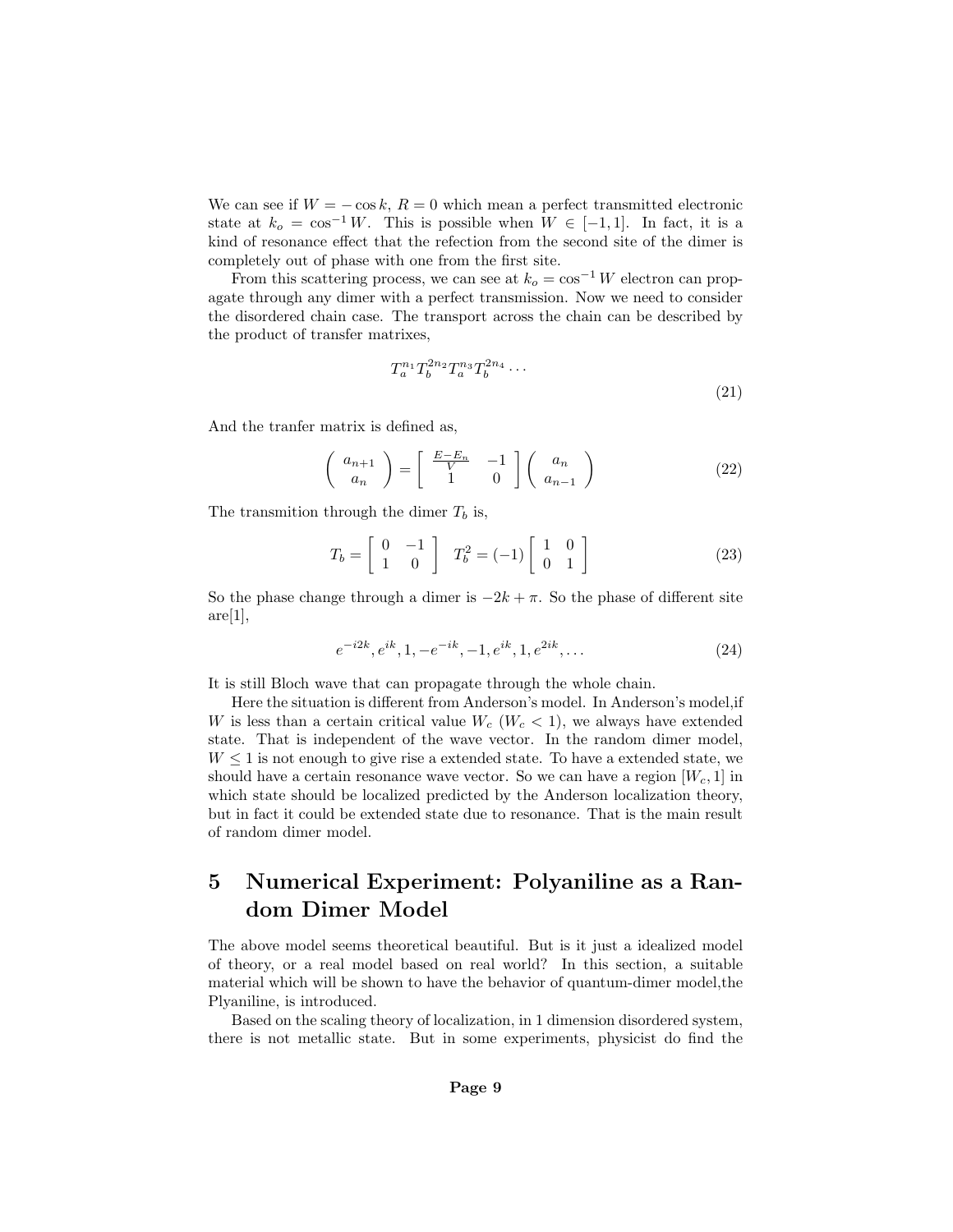

Figure 4: Parent forms of polyaniline: (a) leucomeraldine, (b) emeraldine ,((a)  $\&$  (b) are unprotonated) (c) protonated emeraldine. From [6]

insulator-metal transition in the disordered conducting polymer. A example is the Polyaniline.

The Polyaniline are linear chain constructed by connection of three parent forms which are shown on the figure $(4)$ ,

The quinoid defect in the emeraldine can be viewed as a dimmer (shown in figure $(4,5)$ ). The polyaniline can be map to random dimer model in the following way, see figure $(5)$ ,

The different between the reduced model with the original one is that there are two transfer matrix elements on this model. Just following the calculation of the random dimer model, the reflection probability is,

$$
|R|^2 = \frac{(V_1^2 - V_0^2 - W^2 - 2V_0W\cos k)^2}{(V_1^2 - V_0^2 - W^2 - 2V_0W\cos k)^2 + (2V_0V_1\sin k)^2}
$$
(25)

In the real system, using the resonance energy for benzene which is  $\approx 2.5$ eV as unit of energy  $\beta$ , and just noticing that  $E(\beta)$  could be viewed as  $\hbar^2 k^2/2m$ , the numerical results are shown in figure(5),

For both protonated and unprotonated quinoid,the reflection coefficient is zero between  $-0.32\beta$  and  $-0.29\beta$ . This means that at this region, the electron are completely unscattered by the quinoide defect thus, behavior as a metallic state. This result agree with the numerical calculation which shows that at a protonated level of 50% (most disordered case), at the range of  $-0.21$  to  $-0.35\beta$ , this kind of polymer exhibits its maximum conductivity (more metallic state).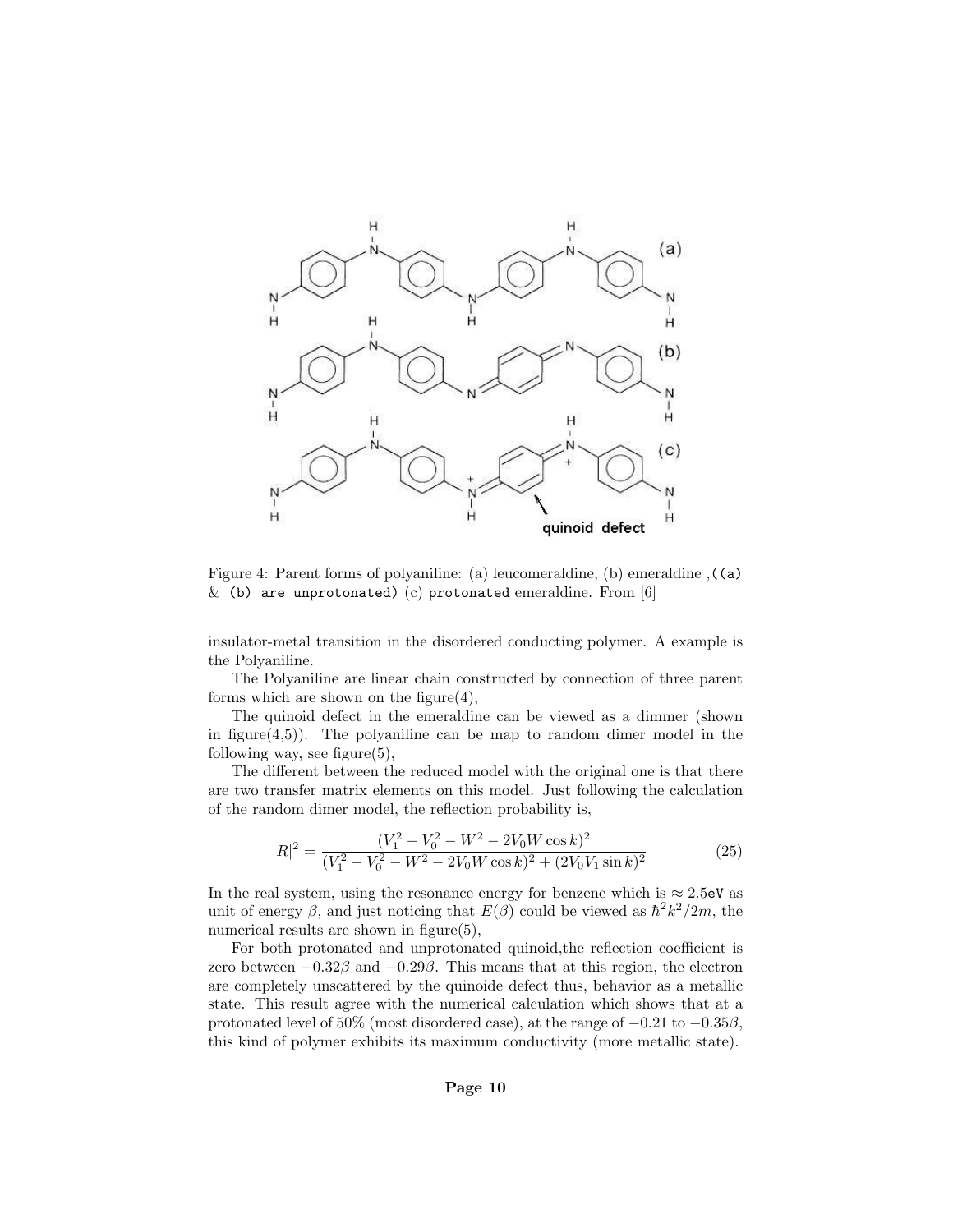

Figure 5: (a) A typical quinoid defect in emeraldine. *n* (nitrogen atoms)  $t_i$ (transfer matrix elements) (b) The random-dimer model of meraldine.  $V_i$ (effective transfer matrix elements)  $E_i$  (on site energy)  $From [6]$ 



Figure 6: Reflection coefficient through a protenated and unprotonated quinoid defect